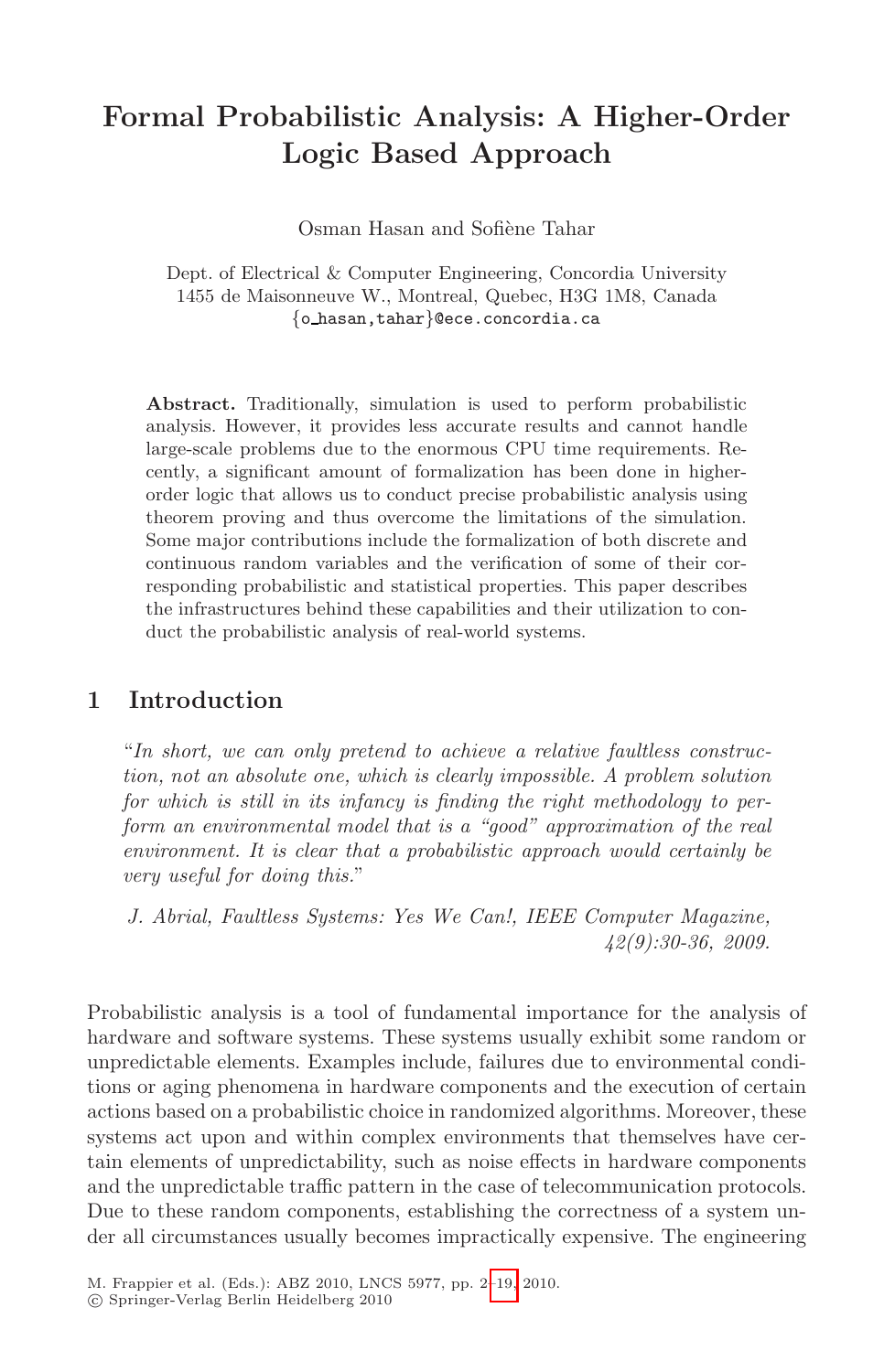approach to analyze a system with these kind of unpredictable elements is to use probabilistic analysis. The main idea is to mathematically model the unpredictable elements of the given system and its environment by appropriate random variables. The probabilistic properties of these random variables are then used to judge system's behaviors regarding parameters of interest, such as downtime, avai[lab](#page-17-1)ility, number of failures, capacity, and cost. Thus, instead of guaranteeing that the system meets some given specification under all circumstances, the probability that the system meets this specification is reported.

Simulation is the most commonly used computer based probabilistic analysis technique. Most simulation softwares provide a programming environment for defining functions that approximate random variables for probability distributions. The random elements in a given system are modeled by these functions and the system is analyzed using computer simulation techniques, such as the Monte Carlo Method [31], where the main idea is to approximately answer a query on a probability distribution by analyzing a large number of samples. Statistical quantities, such as average and variance, may then be calculated, based on the data collected during the sampling process, using their mathematical relations in a computer. Due to the inherent nature of simulation, the probabilistic analysis results attained by this technique can never be termed as 100% accurate. The accuracy of the hardware and software system analysis results has become imperative these days because of the extensive usage of these systems in safety-critical areas, such as, medicine and transportation. Therefore, simulation cannot be relied upon for the analysis of such systems.

In order to overcome the above menti[one](#page-16-0)d limitations, we propose to use higher-order-logic theorem proving for probabilistic analysis. Higher-order logic [11] is a system of deduction with a precise semantics and is expressive enough to be used for the specification of almost all classical mathematics theories. Due to its high expressive nature, higher-order-logic can be utilized to precisely model the behavior of any system, while expressing its random or unpredictable elements in terms of formalized random variables, and any kind of system property, including the probabilistic and statistical ones, as long as they can be expressed in a closed mathematical form. Interactive theorem proving [16] is the field of computer science and [mat](#page-16-1)[he](#page-16-2)[mat](#page-17-2)ical logic concerned with precise computer based formal proof tools that re[quir](#page-16-3)[e s](#page-16-4)[om](#page-17-3)e sort of human assistance. Due to its interactive nature, interactive theorem proving can be utilized to reason about the correctness of probabilistic or statistical properties of systems, which are usually undecidable.

In this paper, we present a higher-order-logic theorem proving based framework that can be utilized to conduct formal probabilistic analysis of systems. We provide a brief overview of higher-order-logic formalizations that facilitate the formal modeling of random systems [18,19,26] and formal reasoning about their probabilistic and statistical properties [17,20,21]. We show how these capabilities fit into the overall formal probabilistic analysis framework and also point out some of the missing links that need further investigations. For illustration purposes, we discuss the formal probabilistic analysis of some real-world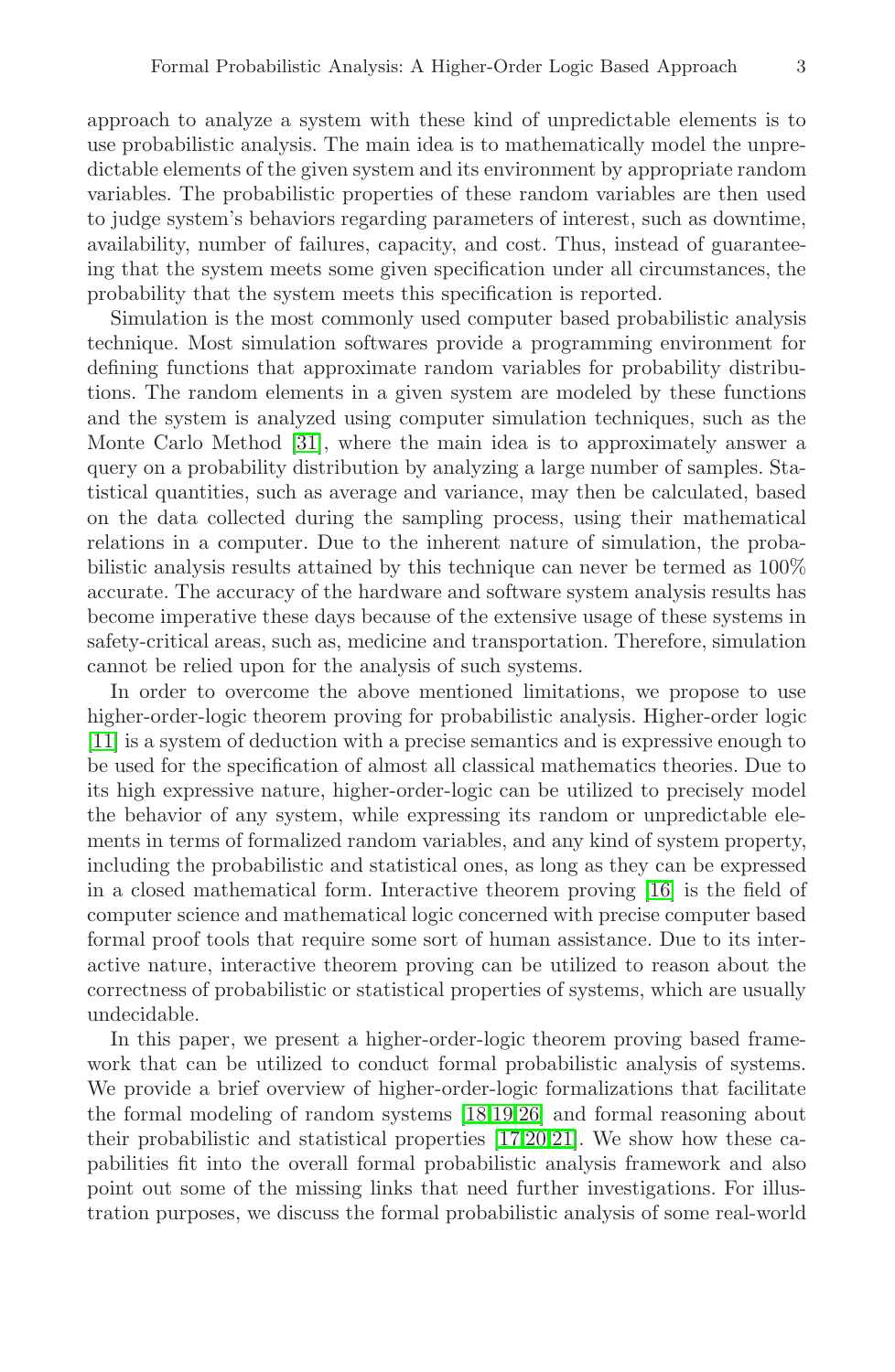<span id="page-2-1"></span>systems fro[m](#page-15-0) the areas of telecommunications, nanoelectronics and computational algorithms.

The rest of the paper is organized as follows: Section 2 describes the proposed probabilistic analysis framework and how the already formalized mathematical concepts of probability theory fit into it. The case studies are presented in Section 3. Section 4 sum[m](#page-2-0)arizes the state-of-the-art in the formal probabilistic analysis domain and compares these approaches with higher-order-logic theorem proving based analysis. Finally, Section 5 concludes the paper.

## **2 Formal Probabilistic Analysis Framework**

A hypothetical model of a higher-order-logic theorem proving based probabilistic analysis framework is given in Fig. 1, with some of its most fundamental components depicted with shaded boxes. The starting point of probabilistic analysis is a system description and some intended system properties and the goal is to check if the given system satisfies these given properties. Due to the differences in the underlying mathematical foundations of discrete and continuous random variables [42], we have divided system properties into two categories, i.e., system properties related to discrete random variables and system properties related to continuous random variables.



<span id="page-2-0"></span>**Fig. 1.** Higher-order Logic based Probabilistic Analysis Framework

The first step in the proposed approach is to construct a model of the given system in higher-order-logic. For this purpose, the foremost requirement is the availability of infrastructures that allow us to formalize all kinds of discrete and continuous random variables as higher-order-logic functions, which in turn can be used to represent the random components of the given system in its higherorder-logic model. The second step is to utilize the formal model of the system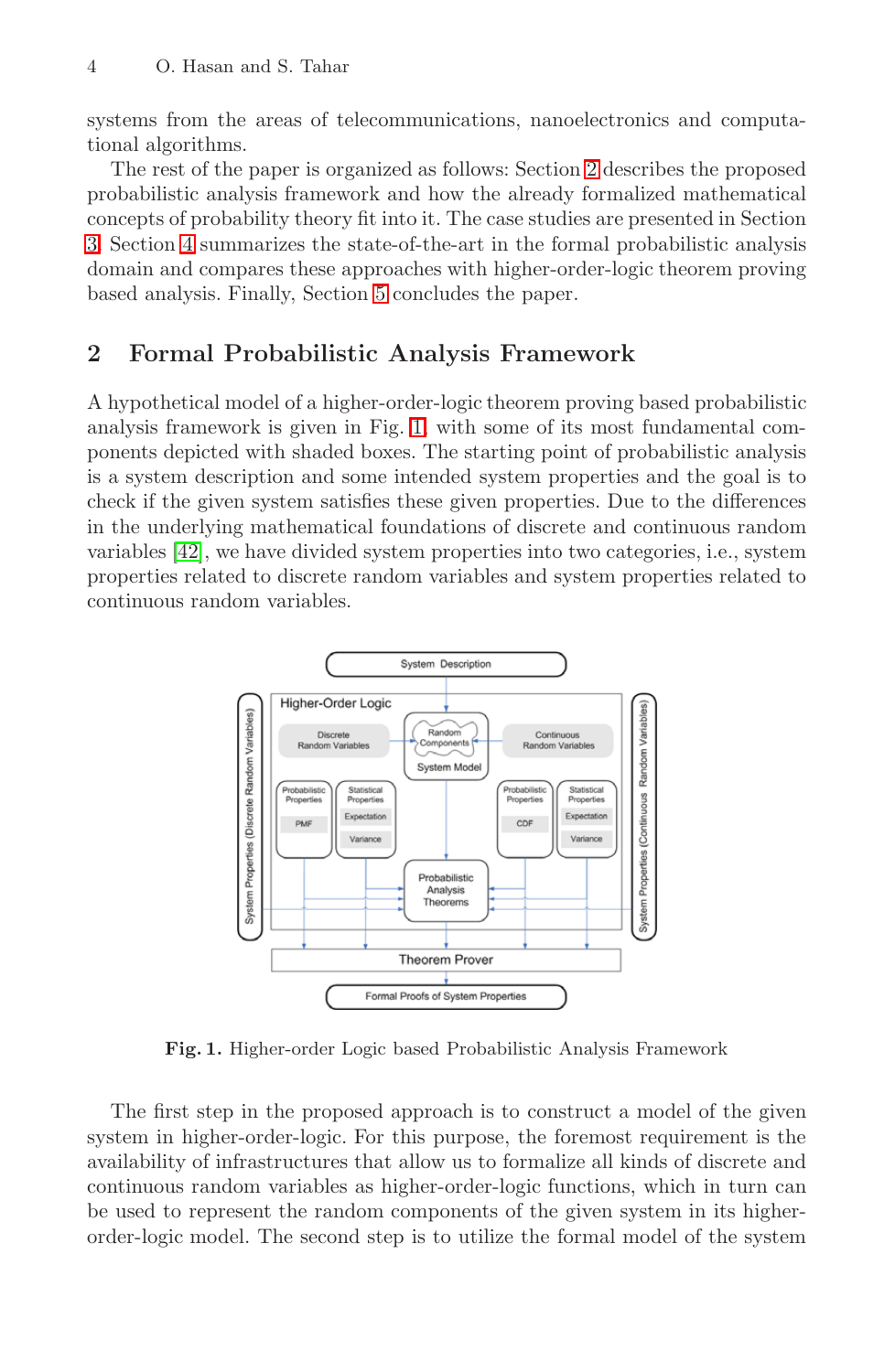to express system properties as higher-order-logic theorems. The prerequisite for this step is the ability to express probabilistic and statistical properties related to both discrete and continuous random variables in higher-order-logic. All probabilistic properties of discrete and continuous random variables can be expressed in terms of their *Probability Mass Function* (PMF) and *Cumulative Distribution Function* (CDF), respectively. Similarly, most of the commonly used statistical properties can be expressed in terms of the expectation and variance characteristics of the corresponding random variable. Thus, we require the formalization of mathematical definitions of PMF, CDF, expectation and variance for both discrete and continuous random variables in order to be able to express the given system's reliability characteristics as higher-order-logic theorems. The third and the final step for conducting probabilistic analysis in a theorem prover is to formally verify the higher-order-logic theorems developed in the previous step using a theorem prover. For this verification, it would be quite handy to have access to a library of some pre-verified theorems corresponding to some commonly used properties regarding probability distribution functions, expectation and variance. Since, [we](#page-17-4) [c](#page-17-4)an build upon such a library of theorems and thus speed up the verification process. The formalization details regarding the above mentioned steps are briefly described now.

#### **2.1 Discrete Random Variables and the PMF**

A random variable is called discrete if its range, i.e., the set of values that it can attain, is finite or at most countably infinite [42]. Discrete random variables can be completely characterized by their [PMF](#page-17-2)s that return the probability that a random variable X is equal to some value x, i.e.,  $Pr(X = x)$ . Discrete random variables are quite frequently used to model randomness in probabilistic analysis. For example, the Bernoulli random variable is widely used to model the fault occurrence in a component and the Binomial random variable may be used to represent the number of faulty components in a lot.

Discrete random variables can be formalized in higher-order-logic as deterministic functions with access to an infinite Boolean sequence  $B^{\infty}$ ; an infinite source of random bits with data type (natural  $\rightarrow$  bool) [26]. These deterministic functions make random choices based on the result of popping bits in the infinite Boolean sequence and may pop as many random bits as they need for their computation. When the functions terminate, they return the result along with the remaining portion of the infinite Boolean sequence to be used by other functions. Thus, a random variable that takes a parameter of type  $\alpha$  and ranges over values of type  $\beta$  can be represented by the function

$$
\mathcal{F}: \alpha \to B^{\infty} \to (\beta \times B^{\infty})
$$

For example, a  $Bernoulli(\frac{1}{2})$  random variable that returns 1 or 0 with probability  $\frac{1}{2}$  can be modeled as

 $\vdash$  bit =  $\lambda$ s. (if shd s then 1 else 0, stl s)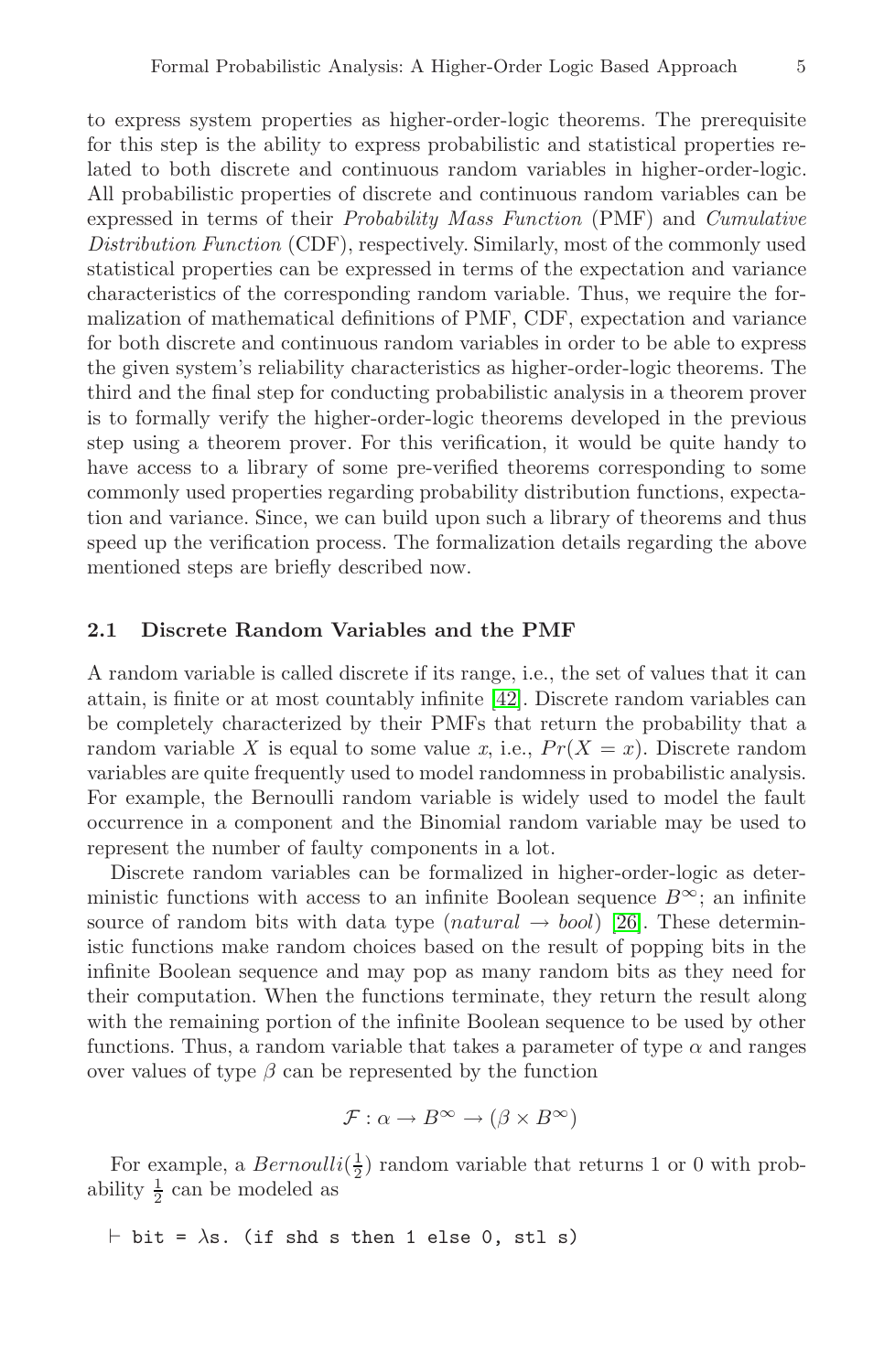where the variable *s* represents the infinite Boolean sequence and the functions shd and stl are the sequence equivalents of the list operations *'head'* and *'tail'*. A function of the form  $\lambda x$ .t represents a lambda abstraction function that maps x to  $t(x)$ . The function bit accepts the infinite Boolean sequence and returns a pair with the first element equal to either 0 or 1 and the second element equal to the unused portion of the infinite Boolean sequence.

The higher-order-logic formalization of probability theory [26] also consists of a probability function  $\mathbb P$  from sets of infinite Boolean sequences to real numbers between 0 and 1. The domain of  $\mathbb P$  is the set  $\mathcal E$  of events of the probability. Both  $\mathbb P$  and  $\mathcal E$  are defined using the Carathéodory's Extension theorem, which ensures that  $\mathcal E$  is a  $\sigma$ -algebra: closed under complements and countable unions. The formalized  $\mathbb P$  and  $\mathcal E$  can be used to formally verify all basic axioms of probability. Similarly, they can also be used to prove probabilistic properties for random variables. For example, we can formally verify the following probabilistic property for the function bit, defined above,

 $\vdash \mathbb{P} \{s \mid \text{fst (bit s)} = 1\} = \frac{1}{2}$  $\vdash \mathbb{P} \{s \mid \text{fst (bit s)} = 1\} = \frac{1}{2}$  $\vdash \mathbb{P} \{s \mid \text{fst (bit s)} = 1\} = \frac{1}{2}$ 

where the function fst selects the first component of a pair and  $\{x|C(x)\}\$  represents a set of all elements  $x$  that satisfy the condition  $C$ .

The above mentioned infrastructure can be utilized to formalize most of the commonly used discrete random variables a[nd](#page-17-4) verify their corresponding PMF relations [26]. For example, the formalization and verification of Bernoulli and Uniform random variables can be found in [26] and of Binomial and Geometric random variables can be found in [21].

#### **2.2 Continuous Random Variables and the CDF**

A random variable is called continuous if it ranges over a continuous set of numbers that contains all real numbers between two limits [42]. Continuous random variables can be completely characterized by their CDFs that return the probability that a random variable *X* is exactly less than or equal to some value *x*, i.e.,  $Pr(X \leq x)$ . Examples of cont[inu](#page-16-5)ous random variables include measuring the arrival time *T* of a data packet at a web server  $(S_T = \{t | 0 \le t < \infty\})$  and measuring the voltage *V* across a resistor  $(S_V = \{v | -\infty < v < \infty\}).$ 

The sampling algorithms for continuous random variables are non-terminating and hence require a different formalization approach than discrete random variables, for which the sampling algorithms are either guaranteed to terminate or satisfy probabilistic termination, meaning that the probability that the algorithm terminates is 1. One approach to address this issue is to utilize the concept of the nonuniform random number generation [9], which is the process of obtaining arbitrary continuous random numbers using a Standard Uniform random number generator. The main advantage of this approach is that we only need to formalize the Standard Uniform random variable from scratch and use it to model other continuous random variables by formalizing the corresponding nonuniform random number generation method.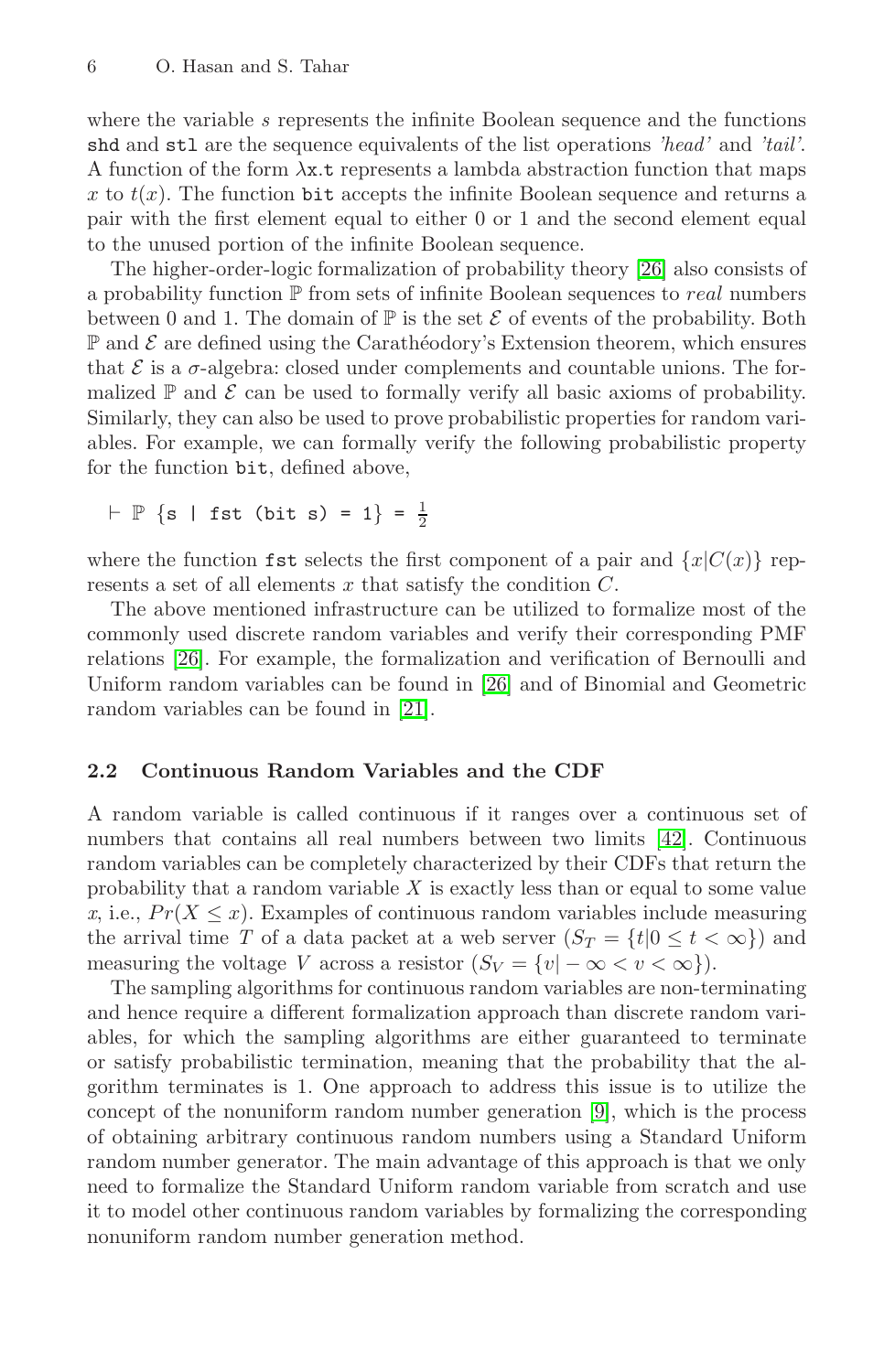Based on the above approach, a methodology for the formalization of all continuous random variables for which the inverse of the CDF can be represented in a closed mathematical form is presented in [18]. The first step in this methodology is the formalization of the Standard Uniform random variable, which can be done by using the formalization approach [for](#page-16-2) discrete random variables and the formalization of the mathematical concept of limit of a *real* sequence [15]:

<span id="page-5-0"></span>
$$
\lim_{n \to \infty} (\lambda n \cdot \sum_{k=0}^{n-1} \left(\frac{1}{2}\right)^{k+1} X_k)
$$
\n(1)

where  $X_k$  denotes the outcome of the  $k^{th}$  random bit; True or False represented as 1 or 0, respectively. The formalization details are outlined in [19].

The second step in the methodology for the formalization of continuous probability distributions is the formalization of the CDF and the verification of its classical properties. This is follo[wed](#page-16-1) by the formal specification of the mathematical concept of the inverse function of a CDF. This definition along with the formalization of the Standard Uniform random variable and the CDF properties, can be used to formally verify the correctness of the Inverse Transform Method (ITM) [9]. The ITM is a well known nonuniform random generation technique for generating nonuniform random variables for continuous probability distributions for which the inverse of the CDF can be represented in a closed mathematical form. Formally, it can [be](#page-5-0) verified for a random variable  $X$  with CDF  $F$  using the Standard Uniform random variable  $U$  as follows [18].

<span id="page-5-1"></span>
$$
Pr(F^{-1}(U) \le x) = F(x)
$$
\n<sup>(2)</sup>

<span id="page-5-2"></span>The formalized Standard Uniform random variable can now be used to formally specify any continuous random variable for which the inverse of the CDF can be expressed in a closed mathematical form as  $X = F^{-1}(U)$ . Whereas, the formally verified ITM, given in Equation (2), can be used to prove the CDF for such a formally specified random variable. This approach has been successfully utilized to formalize and verify Exponential, Uniform, Rayleigh and Triangular random variables [18].

#### **2.3 Statistical Properties for D[iscr](#page-17-5)ete Random Variables**

In probabilistic analysis, statistical characteristics play a major role in decision making as they tend to summarize the probability distribution characteristics of a random variable in a single number. Due to their widespread interest, the computation of statistical characteristics has now become one of the core components of every contemporary probabilistic analysis framework.

The expectation for a function of a discrete random variable, which attains values in the positive integers only, is defined as follows [30]

$$
Ex\_\n f n[f(X)] = \sum_{n=0}^{\infty} f(n)Pr(X=n) \tag{3}
$$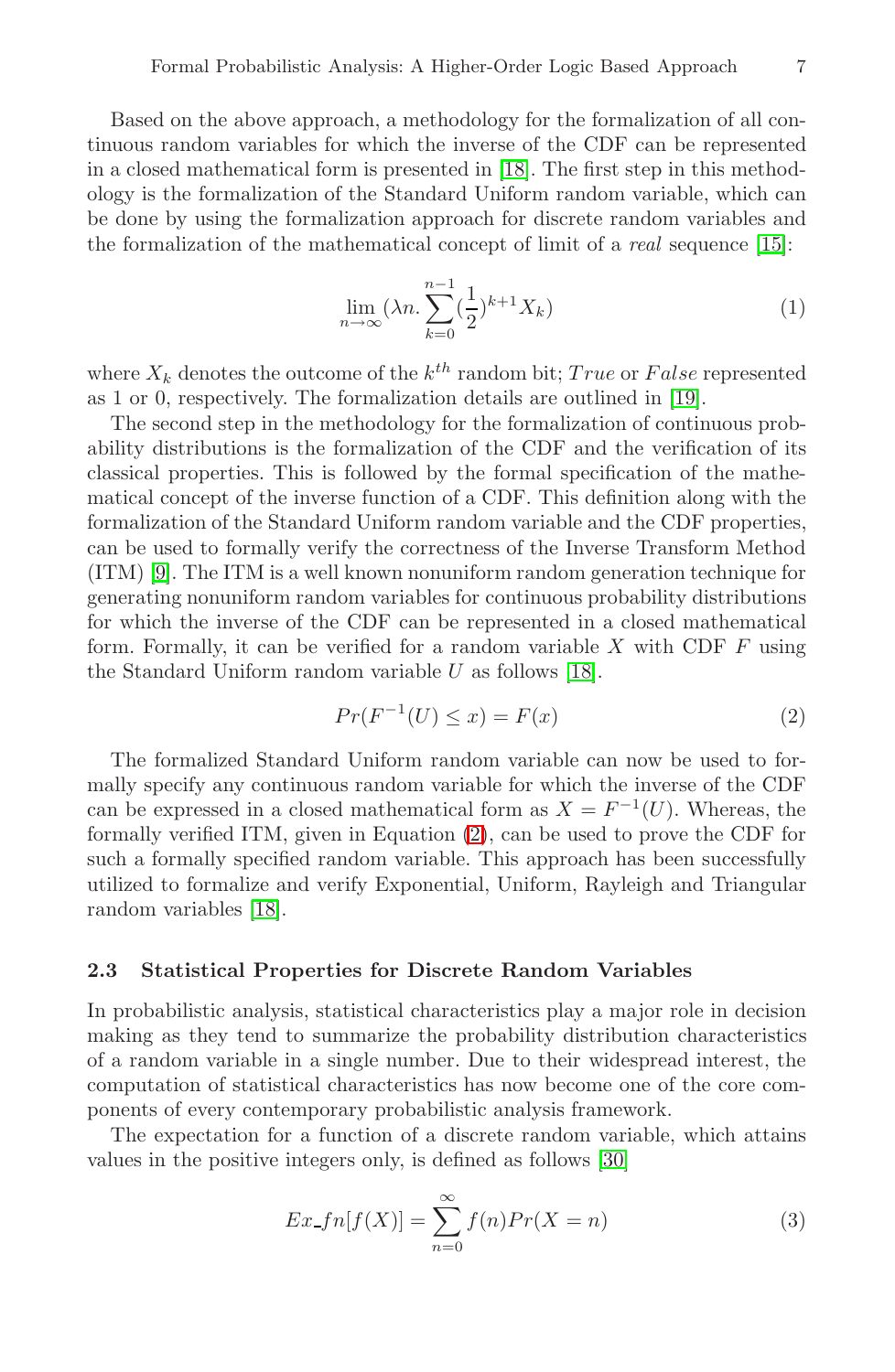where  $X$  is the discrete random variable and  $f$  represents a function of  $X$ . The above definition only holds if the associated summation is convergent, i.e.,  $\sum_{n=0}^{\infty} f(n)Pr(X = n) < \infty$  $\sum_{n=0}^{\infty} f(n)Pr(X = n) < \infty$  $\sum_{n=0}^{\infty} f(n)Pr(X = n) < \infty$ . The expression of expectation, given in Equation (3), has been formalized in [20] as a higher-order-logic function using the probability function  $\mathbb{P}$ . The expected value of a discrete random variable that attains values in positive integers can now be defined as a special case of Equation (3)

<span id="page-6-0"></span>
$$
Ex[X] = Ex\_fn[(\lambda n.n)(X)]\tag{4}
$$

when  $f$  is an identity function. In order to verify the correctness of the above definitions of expectation, they are utilized in [20,21] to formally verify the following classical expectation properties.

$$
Ex[\sum_{i=1}^{n} R_i] = \sum_{i=1}^{n} Ex[R_i]
$$
 (5)

$$
Ex[a + bR] = a + bEx[R]
$$
\n(6)

$$
Pr(X \ge a) \le \frac{Ex[X]}{a} \tag{7}
$$

These properties not only verify the correctness of the ab[ove](#page-16-4) definitions but also play a vital role in verifying the expectation cha[rac](#page-5-1)terist[ics](#page-6-0) of discrete random components of probabilistic systems, as will be seen in Section 3 of this paper.

Variance of [a ra](#page-16-4)[ndo](#page-17-3)m variable *X* describes the difference between *X* and its expected value and thus is a measure of its dispersion.

$$
Var[X] = Ex[(X - Ex[X])^{2}]
$$
\n(8)

The above definition of variance has been formalized in higher-order-logic in [20] by utilizing the formal definitions of expectation, given in Equations (3) and (4). This definition is then formally verified to be correct by proving the following classical variance properties for it [20,21].

$$
Var[R] = Ex[R2] - (Ex[R])2
$$
 (9)

$$
Var[\sum_{i=1}^{n} R_i] = \sum_{i=1}^{n} Var[R_i]
$$
\n(10)

$$
Pr(|X - Ex[X]| \ge a) \le \frac{Var[X]}{a^2} \tag{11}
$$

These results allow us to reason about expectation, variance and tail distribution properties of any formalized discrete random variable that attains values in positive integers, e.g., the formal verification for Bernoulli, Uniform, Binomial and Geometric random variables is presented in [21].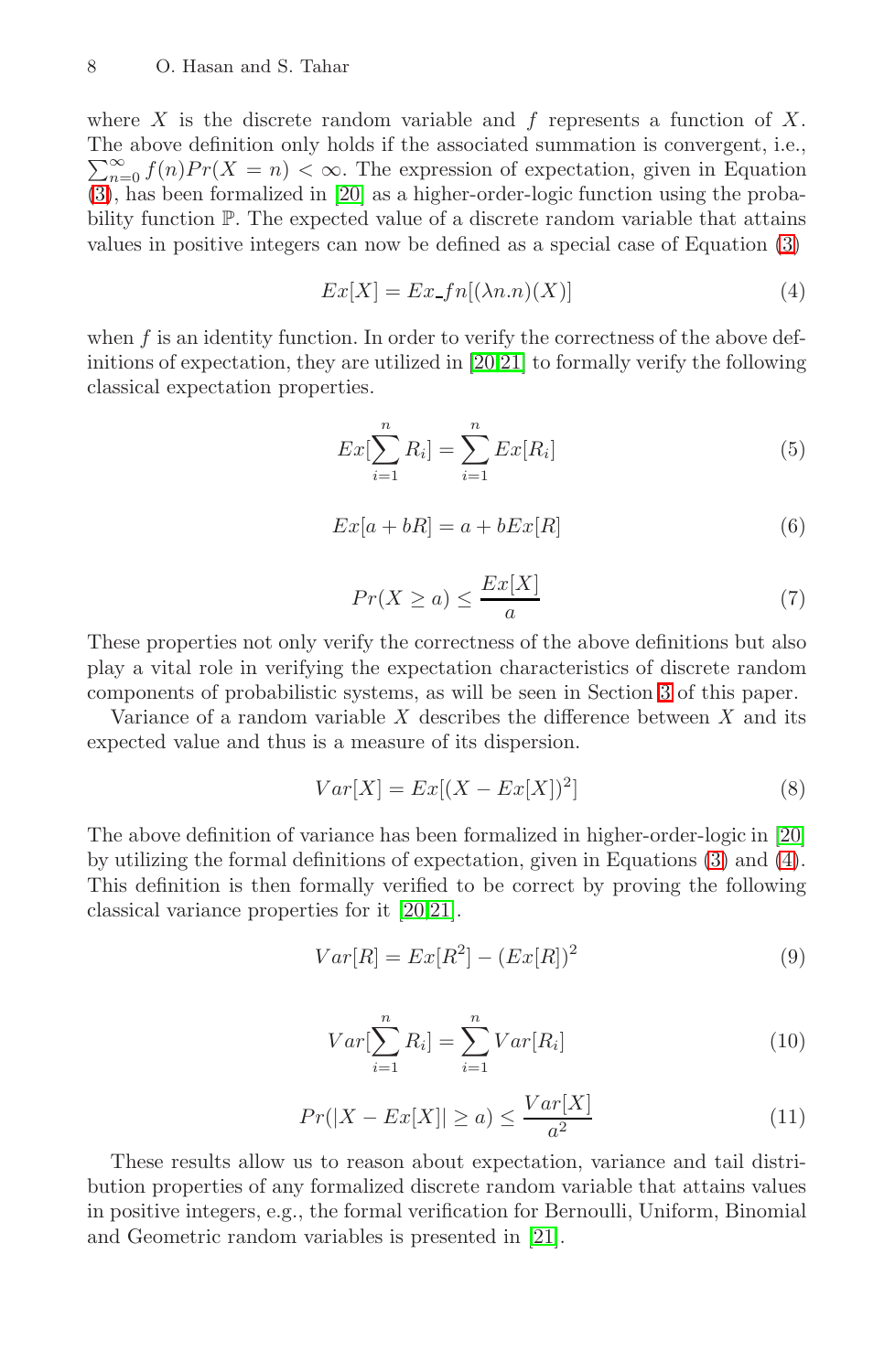#### **2.4 Statistical Properties for Continuous Random Variables**

The most commonly used definition of expectation, for a continuous random variable  $X$ , is the probability density-weighted integral over the real line [34].

<span id="page-7-0"></span>
$$
E[X] = \int_{-\infty}^{+\infty} x f(x) dx
$$
 (12)

The function f in the above equation represents the *Probability Density Function* (PDF) of X and the integral is the well-known Reimann integral. The above definition is limited to continuous random variables that have a well-defined PDF. A more general, but not so commonly used, definition of expectation for a random variable X, defined on a probability space  $(\Omega, \Sigma, P)$  [10], is as follows.

$$
E[X] = \int_{\Omega} XdP \tag{13}
$$

This definition utilizes the Lebesgue integral and is general enough to cater for both discrete and continuous random variables. The reason behind its limited usage in the probabilistic analysis domain is the complexity of solving the Lebesgue integral, which takes its foundations from the measure theory that most engineers and computer scientists [are](#page-7-0) not familiar with.

The obvious advantage of using Equation (12) for formalizing expectation of a continuous random variable is the user familiarity with Reimann integral that usually facilitates the reasoning process regarding the expectation properties in the theorem proving based probabilistic analysis approach. On the other hand, it requires extended real numbers,  $\overline{\mathbb{R}} = \mathbb{R} \cup \{-\infty, +\infty\}$ , whereas all the foundational work regarding theorem proving based probabilistic analysis, outlined above, has been built upon the standard real numbers  $\mathbb R$ , formalized by Har[ri](#page-16-7)son [15]. The expectation definition given in Equation (13) does not involve extended real numbers, as it accommodates infinite limits without any ad-hoc devices due to the inherent nature of the Le[bes](#page-16-3)gue integral. It also offers a more general solution. The limitation, however, is the compromise on the interactive reasoning effort, as it is not a straightforward task for a user to build on this definition to formally verify the expectation of a random variable.

We have formalized the expectation of a continuous random variable as in Equation (13) by building on top of a higher-order-logic formalization of Lebesgue integration theory [6]. Starting from this definition, two simplified expressions for the expectation are verified that allow us to reason about expectation of a continuous random variable in terms of simple arithmetic operations [17]. The first expression is for the case when the given continuous random variable  $X$  is bounded in the positive interval  $[a, b]$ .

$$
E[X] = \lim_{n \to \infty} \left[ \sum_{i=0}^{2^n - 1} (a + \frac{i}{2^n} (b - a)) P\left\{ a + \frac{i}{2^n} (b - a) \le X < a + \frac{i + 1}{2^n} (b - a) \right\} \right] \tag{14}
$$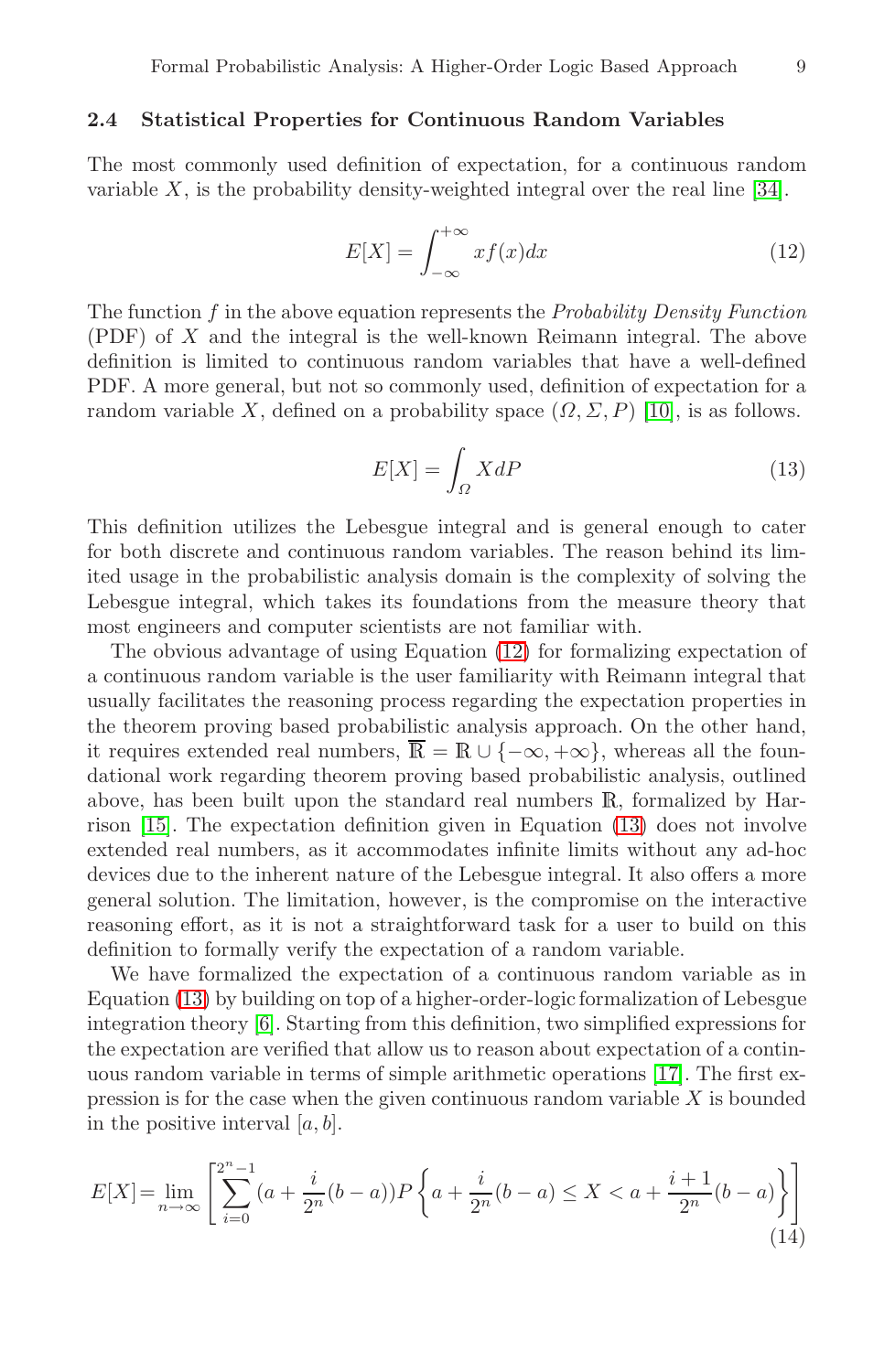T[he se](#page-7-0)cond expression is for an unbounded positive random variable [10].

$$
E[X] = \lim_{n \to \infty} \left[ \sum_{i=0}^{n2^n - 1} \frac{i}{2^n} P\left\{ \frac{i}{2^n} \le X < \frac{i+1}{2^n} \right\} + nP(X \ge n) \right] \tag{15}
$$

Both of the above exp[ress](#page-16-3)ions do not involve any concepts from Lebesgue integration theory and are based on the well-known arithmetic operations like summation, limit of a real sequence, etc. Thus, users can simply utilize them, instead of Equation (13), to reason about the expectation properties of their random variables and gain the benefits of the original Lebesgue based definition. The formal verification details for these expressions are given in [17]. These expressions are further utilized to verify the expected values of Uniform, Triangular and Exponential random variables [17]. The above mentioned definition and simplified expressions will also facilitate the formalization of variance and the verification of its corresponding properties.

## **3 Applica[tio](#page-17-6)ns**

We now illustrate the usage of the above mentioned formalization, for conducting probabilistic analysis of some real-world systems.

#### **3.1 Probabilistic Analysis of the Coupon Collector's Problem**

The Coupon Collector's problem [34] refers to [the](#page-17-6) [p](#page-2-1)roblem of probabilistically evaluating the number of trials required to acquire all unique, say  $n$ , coupons from a collection of multiple copies of these coupons that are independently and uniformly distributed. The problem [is s](#page-17-3)imilar to the example when each box of cereal contains one of n different coupons and once you obtain one of every type of coupon, you win a prize. The Coupon Collector's problem is a commercially used computational problem and is commonly used for the identification of routers that are encountered in packet communication between two hosts [34].

Based on the probabilistic analysis framework, presented in Section 2, particularly the capabilities to formally specify discrete random variables and formally reason about the statistical properties of systems, a formal probabilistic analysis of the Coupon Collector's problem is presented in [21]. The first goal is to verify that the expected value of acquiring all n coupons is  $nH(n)$ , where  $H(n)$ is the *harmonic number*  $(\sum_{i=1}^{n} 1/i)$ . Based on this expectation value, the next step is to reason about the tail distribution properties of the Coupon Collector's problem using the formally verified Markov's and Chebyshev's inequalities.

The first step in the proposed approach is to model the behavior of the given system as a higher-order-logic function, while representing its random component using the formalized random variables. The Coupon Collector's problem can be formalized by modeling the total number of trials required to obtain all  $n$ unique coupons, say  $T$ , as a sum of the number of trials required to obtain each distinct coupon, i.e.,  $T = \sum_{i=1}^{n} T_i$ , where  $T_i$  represents the number of trials to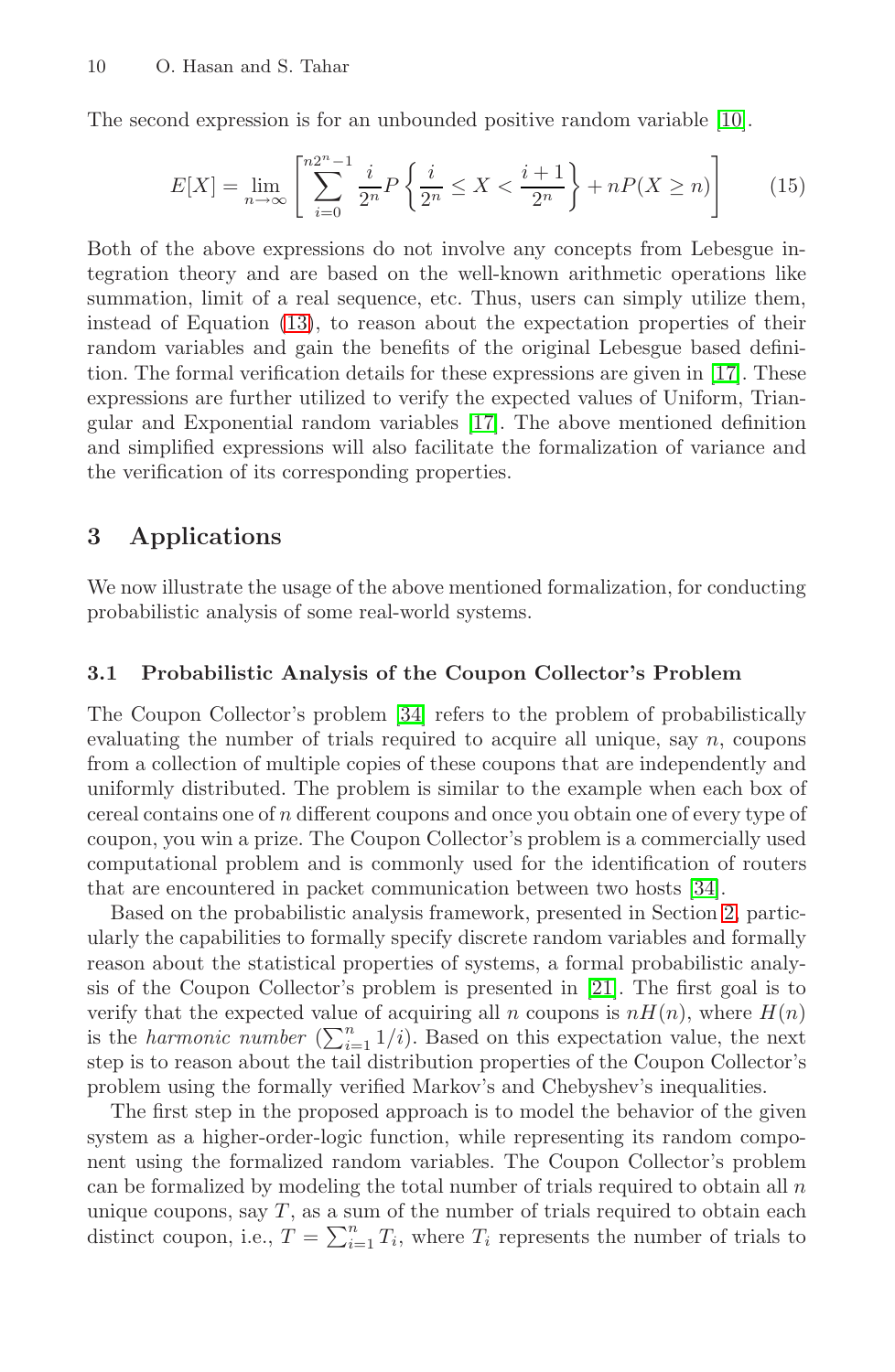obtain the  $i^{th}$  coupon, while  $i - 1$  distinct coupons have already been acquired. The advantage of breaking the random variable  $T$  [int](#page-17-3)o the sum of  $n$  random variables  $T_1, T_2 \cdots, T_n$  is that each  $T_i$  can be modeled by the Geometric random variable function. It is important to note here that the probability of success for these Geometric random variables would be different from one another and would be equal to the probability of finding a new coupon while conducting uniform selection trials on the available  $n$  coupons. Thus, the success probability depends on the n[umb](#page-5-2)er of already acquired coupons and can be modeled using the higher-order-logic function for the discrete Uniform random variable. Using this approach the Coupon Collector's problem has been modeled in [21] as a higher-order-logic function, coupon collector, that accepts a positive integer greater than 0,  $n + 1$ , which represents the total number of distinct coupons that are required to be collected. The function returns the number of trials for acquiring these  $n + 1$  distinct coupons. Now, using this function along with the formal definitions of expectation and variance and their formally verified corresponding properties, given in Section 2.3, the following statistical characteristics can be verified [21].

 $\vdash \forall$  n. expec (coupon\_collector (n + 1)) = (n + 1) ( $\sum_{i=0}^{n+1} \frac{1}{i+1}$ )  $\vdash \forall$  n a. 0 < a  $\Rightarrow \mathbb{P}$  {s | (fst(coupon\_collector (n + 1) s))  $\geq$  a}  $\leq$  ( $\frac{(n+1)}{a}$  ( $\sum_{i=0}^{n+1} \frac{1}{(i+1)}$ ))  $\vdash$  ∀ n a. 0 < a  $\Rightarrow$   $\mathbb{P}$  {s | abs((fst(coupon\_collector (n + 1) s)) expec (coupon\_collector  $(n + 1))$ )  $\geq$  a}  $\leq (\frac{(n+1)^2}{a^2} (\sum_{i=0}^{n+1} \frac{1}{(i+1)^2}))$ 

where expec and abs represent the higher-order-logic functions for expectation and absolute functions, respectively.

The first theorem gives the expectation of the Coupon Collector's problem, while the next two correspond to the tail distribution bounds of the Coupon Collector's problem using Markov and Chebyshev's inequalities, respectively. The above results exactly match the results of the analysis based on paper-andpencil proof techniques [34] and are thus 100 % precise, which is a novelty that cannot be achieved, to the best of our knowledge, by any existing computer based prob[abi](#page-17-7)listic analysis tool. The results were obtained by building on top of the formally verified linearity of expectation and variance properties and the Markov and Chebyshev's inequalities and thus the proof script corresponding to the formalization and verification of the Coupon Collector's problem translated to approximately 1000 lines of code and the analysis took around 100 man-hours.

#### **3.2 Performance Analysis of the Stop-and-Wait Protocol**

The Stop-and-Wait protocol [29] utilizes the principles of error detection and retransmission to ensure reliable communication between computers. The main idea is that the transmitter keeps on transmitting a data packet unless and until it receives a valid acknowledgement (ACK) of its reception from the receiver.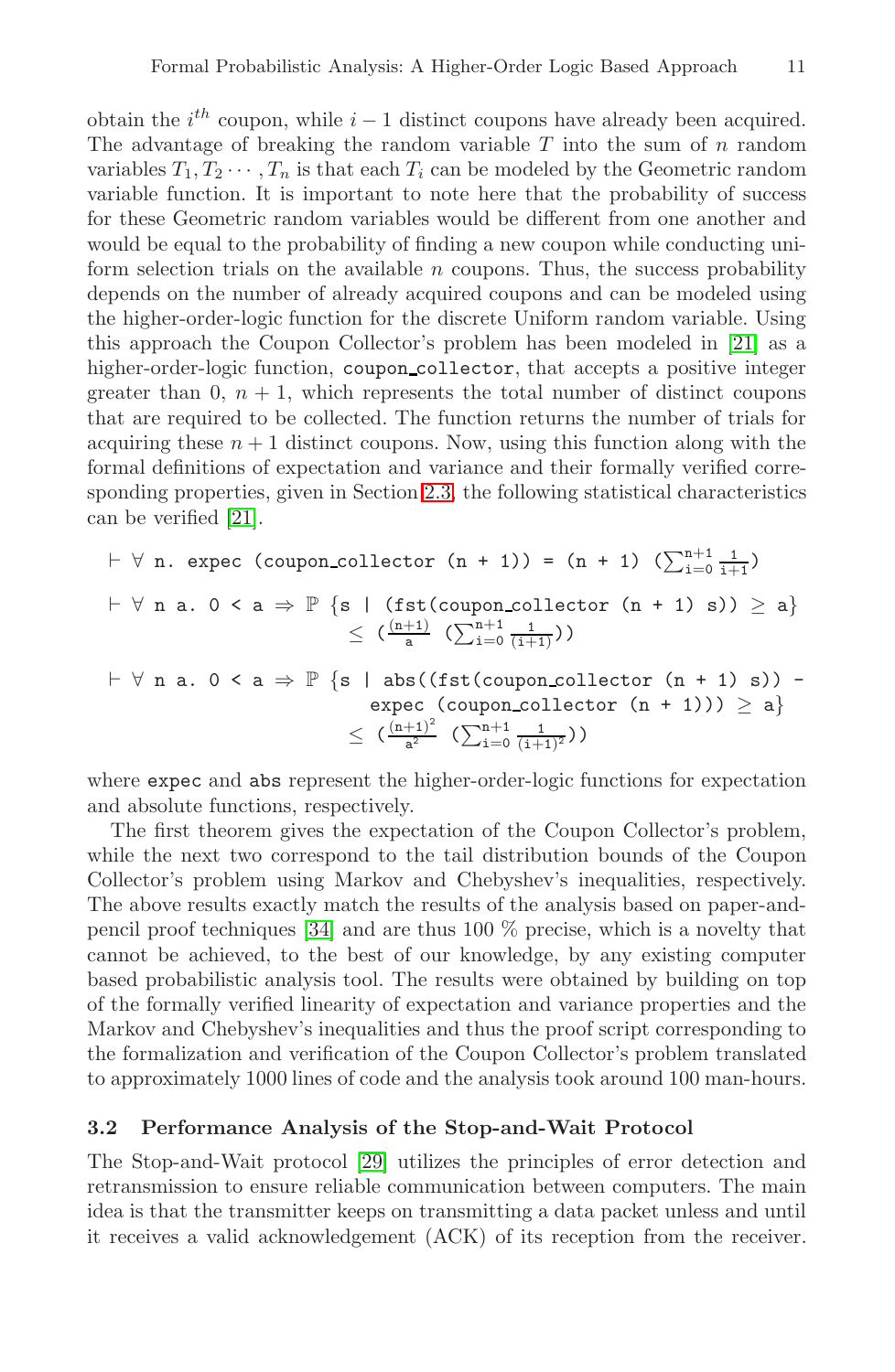The m[es](#page-16-8)sage delay of a communication protocol is the most widely used performance metric. In the case of the Stop-and-Wait protocol, the message delay is an unpredictable quantity since it depends on the random behavior of channel noise and thus probabilistic techniques are utilized for its assessment.

The Stop-and-Wait protocol is a classical example of a real-time system and thus involves a subtle interacti[on o](#page-17-8)f a number of distributed processes. The behavior of these processes over time may be specified by higher-order-logic predicates on positive integers [5] that represent the ticks of a clock counting physical time in any appropriate units, e.g., nanoseconds. The granularity of the clock's tick is believed to be chosen in such a way that it is sufficiently fine to detect properties of interest. Using this approach, the Stop-and-Wait protocol can be formalized in higher-order logic as a logical conjunction of six processes (Data Transmission, Data Channel, Data Reception, ACK Transmission, ACK Channel, ACK Reception) and some initial conditions [22]. The random component in the Stop-and-Wait protocol is channel noise, which can be expressed using the formal Bernoulli random variable function.

The next step is to utilize the formal model of the Stop-and-Wait protocol to formally verify the average message delay relation of the Stop-and-Wait protocol, for the case when the processing time of a message is equal to 1, as the following theorem [22].

```
 ∀ source sink rem s i r ws sn ackty maxP abort dataS dataR
ackS ackR d tprop dtout dtf dta tf ack msg ta tout rec flag
bseqt bseq p.
  STOP WAIT NOISY source sink rem s i r ws sn ackty maxP abort
  dataS dataR ackS ackR d tprop dtout dtf dta tf
  ack msg ta tout rec flag bseqt bseq ∧
  LIVE ASSUMPTION abort \land 0 \leq p \land p < 1 \land \negNULL source \landtprop + 1 + ta + tprop + 1 \leq tout \Rightarrow(expec (DELAY STOP WAIT NOISY rem source bseqt) =
     ((tf + tout)p/(1-p) + (tf + tprop + 1 + ta + tprop + 1)))
```
The antecedent of the above theorem contains the formal definition of the Stopand-Wait protocol under noisy channel conditions (STOP WAIT NOISY), liveness constraints and the fact t[hat](#page-17-8) the probability of channel error  $p$  is bounded in the real interval  $[0, 1)$ . The function DELAY STOP WAIT NOISY formally represents the delay of the Stop-and-Wait protocol and thus the left-hand-side of the conclusion of the above theorem represents the average delay of the Stop-and-Wait protocol. On the right-hand-side of the conclusion of the above theorem, the variables tf, ta, tprop and tout denote the time delays associated with data transmission, ACK transmission, message propagation, message processing and time-out delays, respectively. More details on the variables used above and the proof sketch of this theorem can be found in [22].

It is important to note here that the relation for the average delay of a Stopand-Wait protocol is not new. In fact its existence dates back to the early days of introduction of the Stop-and-Wait protocol. However, it has always been verified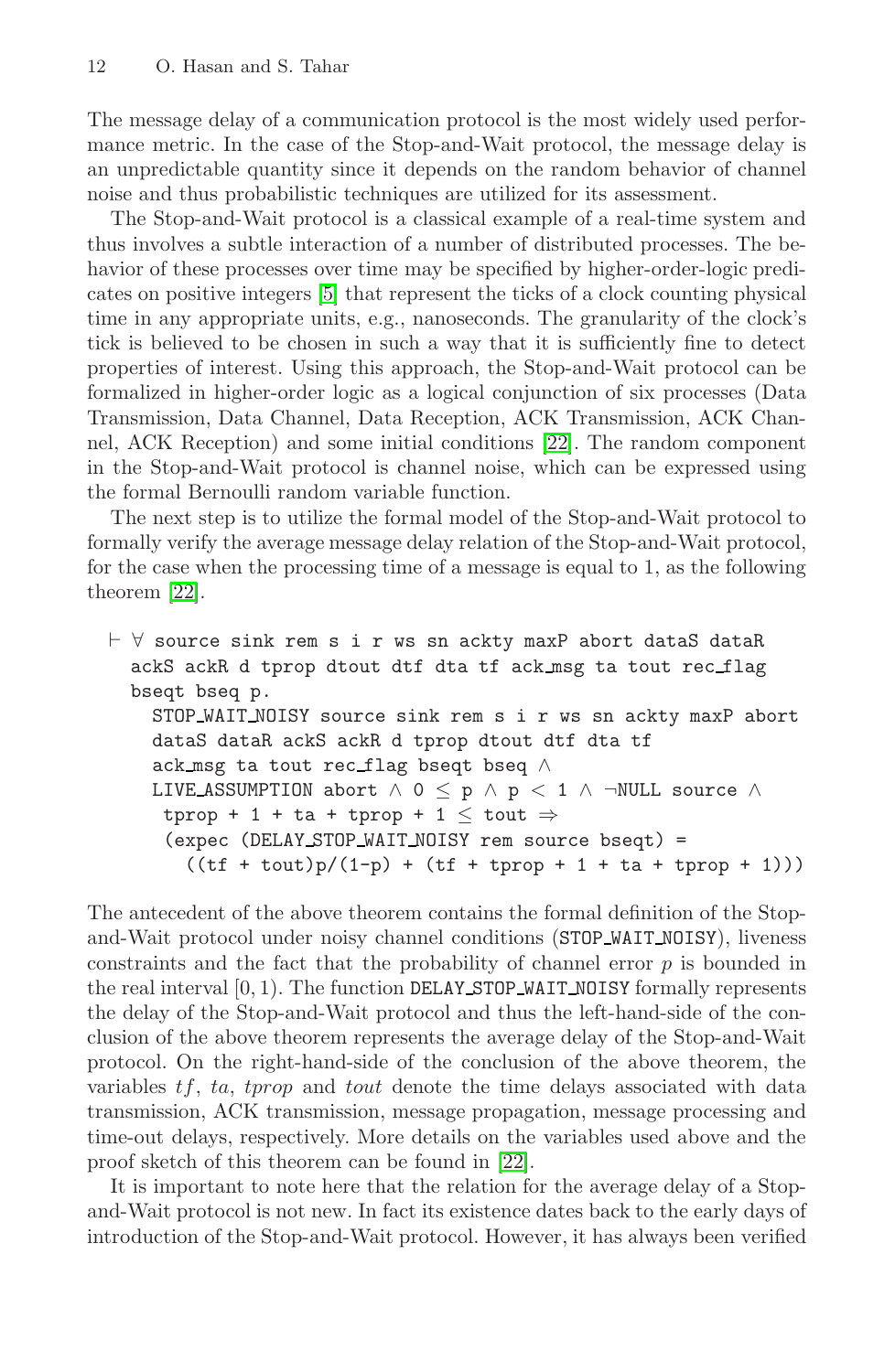using theoretical paper-and-pencil proof techniques, e.g. [29]. Whereas, the analysis described above is based on mechanical verification using a theorem prover, which is a superior approach to both paper-and-pencil proofs and simulation based analysis techniques. To the best of our knowledge, it is the first time that a statistical property for a real-time system has been been formally verified.

## **3.3 Reliability Analysis of Reconfigurable Memory Arrays**

Reconfigurable [mem](#page-17-9)ory arrays with spare rows and columns are quite frequently used as reliable data storage components in present age System-on-Chips. The spare memory rows and columns can [be](#page-17-10) utilized to automatically replace rows or columns that are found to contain a cell fault, such as stuck-at or coupling fault [33]. One of the biggest design challenges is to estimate, prior to the actual fabrication process, the right number of these spare rows and spare columns for meeting the reliability specifications. Since the fault occurrence in a memory cell is an unpredictable event, probabilistic techniques are utilized to estimate the number of spare rows and columns [39].

The analysis for this example is done by formally expressing a fault model for reconfigurable memory arrays in higher-order logic [23]. The formalization utilizes the precise Binomial random variable function to express the random components in the model. This model is then utilized to express and verify statistical properties, such as expectation and variance of the number of faults in terms of memory array and spare rows and columns sizes, as higher-order logic theorems. Finally, this formal statistical information is built upon to formally verify repairability and irrepairability conditions for a square memory array with stuck-at and coupling faults that are independent and identically distributed. For example, the repairability condition for a square nxn memory array, with *a*x*n* spare rows and  $bxn$  spare columns, has been verified as the following higherorder-logic theorem.

$$
\vdash \forall \text{ a b w. } (0 \leq a) \land (a \leq 1) \land (0 \leq b) \land (b \leq 1) \land (c1 + c2 = a + b) \land (1 < n) \land (\forall n.(0 < w(n)) \land (w(n) < (\text{min } c1\sqrt{n} c2\sqrt{n}))) \land (\lim (\lambda n. \frac{1}{w(n)}) = 0) \Rightarrow (\lim (\lambda n. \mathbb{P}\{s \mid (fst(\text{num of } faults n c1 c2 w s)) \leq (a+b)n\})=1))
$$

where  $\lim M$  represents the higher-order logic formalization of the limit of a real sequence M (i.e.,  $\lim M = \lim M(n)$ ) [15]. The first four assumptions in the abo[ve t](#page-17-10)heorem ensure that the fractions a and b are bounded by the interval [0, 1] as the number of spares can never exceed the number of original rows. The relationship between a and b with two arbitrary real numbers  $c1$  and  $c2$  is given in the fifth assumption. The precondition  $1 < n$  has been used in order to ensure that the given memory array has more than one cell. The next two assumptions are about the real sequence w and basically provides its upper and lower bounds. These bounds have been used in order to prevent the stuck-at and coupling fault occurrence probabilities  $p_s$  and  $p_c$  from falling outside their allowed interval [0, 1] [23]. The last assumption  $(\lim_{\alpha \to \infty} (\lambda n. \frac{1}{\psi(n)}) = 0)$  has been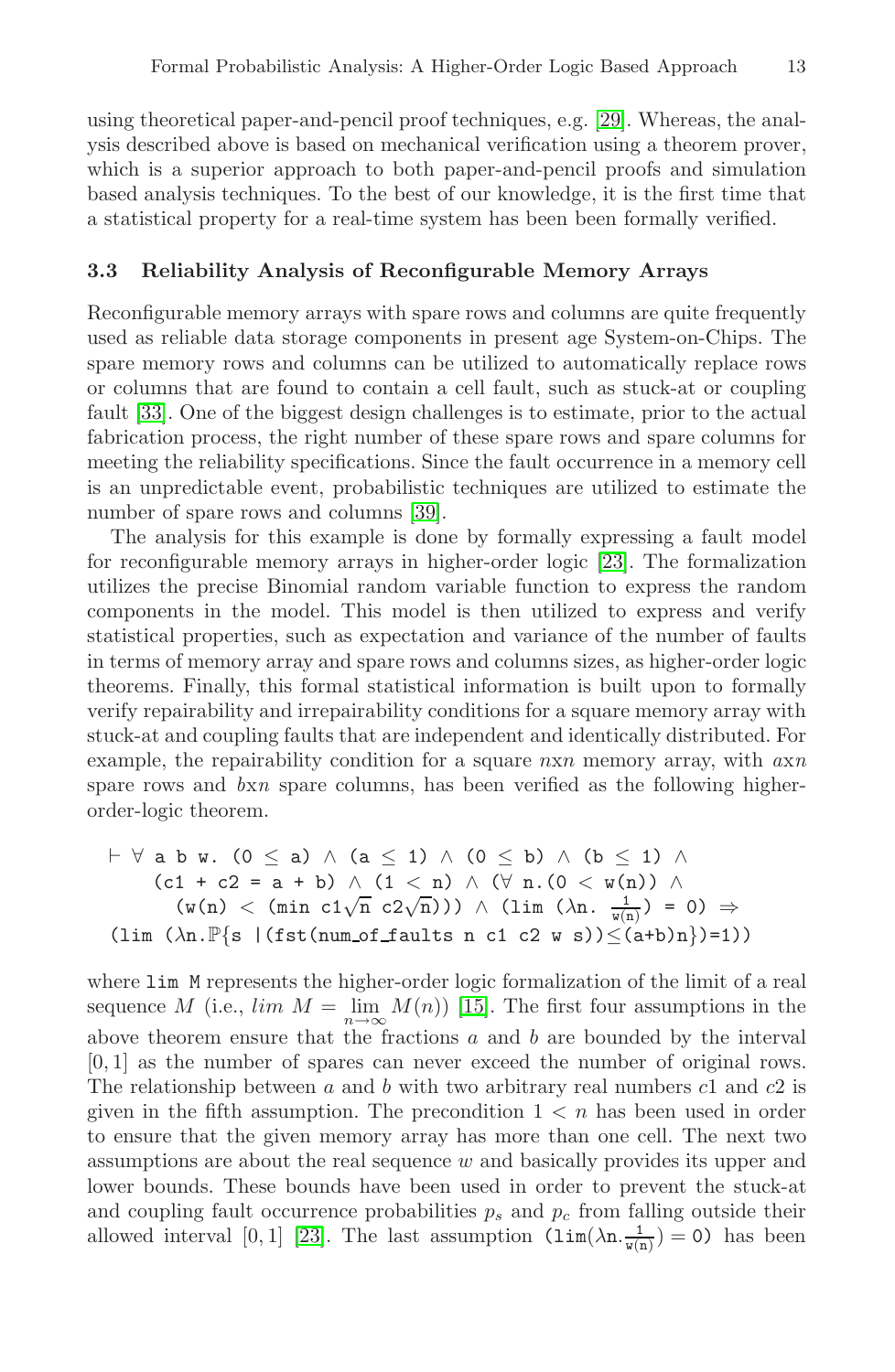added to formally represent the intrinsic characteristic of real sequence w that it tends to infinity as its natural argument becomes very very large. The theorem proves that under these assumptions a very large square memory array is almost always repairable (with probability 1) since the probability that the number of faults is less than the number of spare rows and columns is 1.

The above theorem leads to the accurate estimation of the number of spare rows and columns required for reliable operation against stuck-at and coupling faults of any reconfigurable memory array without any CPU time constraints. The distinguishing feature of this analysis is its generic nature as our theorems are verified for all sizes of memories nxn with any number of spare rows (*a*x*n*) or columns (*b*x*[n](#page-17-9)*).

This case study clearly demonstrate the effectiveness of theorem proving based probabilistic analysis. Due to the formal nature of the models, the high expressiveness of higher-order logic, and the inherent soundness of theorem proving, we have been able to verify generic properties of interest that are valid for any given memory array with 100% precision; a novelty which is not available in simulation. Similarly, we have bee[n](#page-2-1) able to formally analyze properties that cannot be handled by model checking. The proposed approach is also superior to the paper-and-pencil proof methods [39] in a way as the chances of making human errors, missing critical assumptions and proving wrongful statements are almost nil since all proof steps are applied within the sound core of a higher-order-logic theorem prover. These additional benefits come at the cost of the time and effort spent, while formalizing the memory array and formally reasoning about its properties. But, the fact that we were building on top of already verified probability theory foundations, described in Section 2, helped significantly in this regard as the memory analysis only consumed approximately 250 man-hours and 3500 lines of proof code.

## **3.4 Round-Off Error Analysis in Floating-Point Representation**

Algorithms involving floating-point numbers are extensively used these days in almost all digital equipment ranging from computer and digital processing to telecommunication systems. Due to their complexity and wide spread usage in safety critical domains, formal methods are generally preferred over traditional testing to ensure correctness of floating-point algorithms. A classical work in this regard is Harrison's error analysis of floating-point arithmetic in higher-order logic [14]. Harrison pre[sent](#page-17-11)s a formalization of floating point numbers, verification of upper bounds on the error in representing a real number in floating-point and the error in floating-point arithmetic operations. Even though this analysis is very useful in identifying the worst case conditions, it doest not reflect upon typical or average errors. In fact, the assumed worst case conditions rarely occur in practice. So the error analysis, based under these worst-case conditions can improperly suggest that the performance of the algorithm is poor.

In paper-and-pencil analyses, probabilistic techniques are thus utilized in the error analysis of floating-point algorithms [41]. The main idea behind this probabilistic approach is to model the error in a single floating-point number by an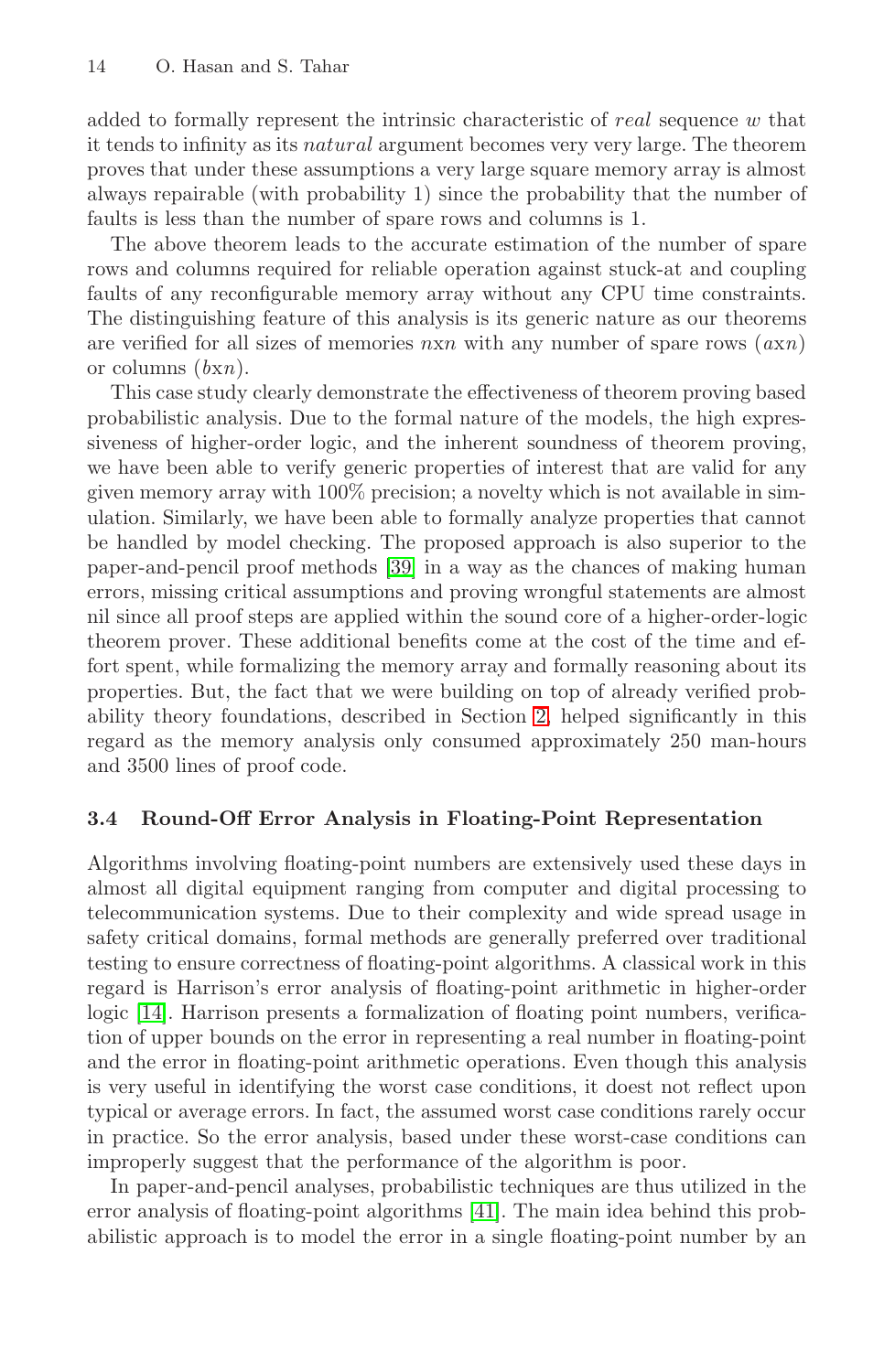appropriate random variable and utilize this information to judge the expected value of error while representing a real number in floating-point system. This expected value of error can then be used to find the expected value of error in different floating-point arithmetic operations.

The above mentioned probabilistic analysis involves reasoning about the expectation value of a continuous random variable, since the error between a real number and its corresponding floating-point representation is continuous in nature. Thus, our proposed infrastructure can be directly utilized to conduct such analysis, something that to the b[est](#page-17-11) of our knowledge was not possible before.

We built upon Harrison's error bounds for floating-point representations of *big*  $(|x| \in [2^k, 2^{k+1})$ , *small*  $(|x| \in [\frac{1}{2^{k+1}}, \frac{1}{2^k}] : k < 126)$ , and *tiny*  $(|x| \in [0, \frac{1}{2^{126}}])$ real numbers [14]. The error is defined as the difference between the real value of the floating-point representation and the actual value of the corresponding real number  $(\text{error}(x) = \text{float}(x) - x)$ , with round-to-nearest rounding mode. Based on this definition, upper bounds on the absolute value of error are verified to be equal to  $\frac{2^k}{2^{24}}$ ,  $\frac{1}{2^{k+1}2^{24}}$  and  $\frac{1}{2^{150}}$ , for the three cases above, respectively.

Assuming any value of error to be equally likely [41], we constructed formal probabilistic models for representing the above mentioned rounding errors using Uniform random variables defined in the intervals  $[0, \frac{2^k}{2^{24}}]$ ,  $[0, \frac{1}{2^{k+1}2^{24}}]$  and  $[0, \frac{1}{2^{150}}]$ , respectively. The formally verified expectation of the Uniform random variable [17] was then used to verify the expectation values of these floating-point errors using a theorem prover.

$$
\vdash \forall k \ x. \ \left(\text{expect}(\text{uniform\_rv 0} \frac{2^k}{2^{24}}) = \frac{2^{k-1}}{2^{24}}\right) \land \n\left(\text{expect}(\text{uniform\_rv 0} \frac{1}{2^{k+1}2^{24}}) = \frac{1}{2^{k+1}2^{25}}\right) \land \n\left(\text{expect}(\text{uniform\_rv 0} \frac{1}{2^{150}}) = \frac{1}{2^{151}}\right)
$$

This theorem plays a vital role in the statistical error analysis of floating-point arithmetic. Based on these averages of error in a single floating-point number, the average errors in floating point operations, like addition and multiplication, that involve multiple floating-point numbers, can be evaluated. Similarly, this information can be utilized in conducting the statistical error analysis of digital signal processing (DSP) systems by building on top of the DSP verification framework in higher-order logic [1], which does not include any probabilistic considerations.

The verification of the above result was automatic as the verified theorem is a direct consequence of the expectation property of the continuous Uniform random variable, which is available in the proposed framework. This fact clearly demonstrates the usefulness of the proposed infrastructure that calls for formalizing and verifying the fundamental concepts of probability theory in order to facilitate the formal probabilistic analysis of real-world systems.

## **4 Related Work**

Due to the vast application domain of probability in safety-critical applications, many researchers around the world are trying to improve the quality of computer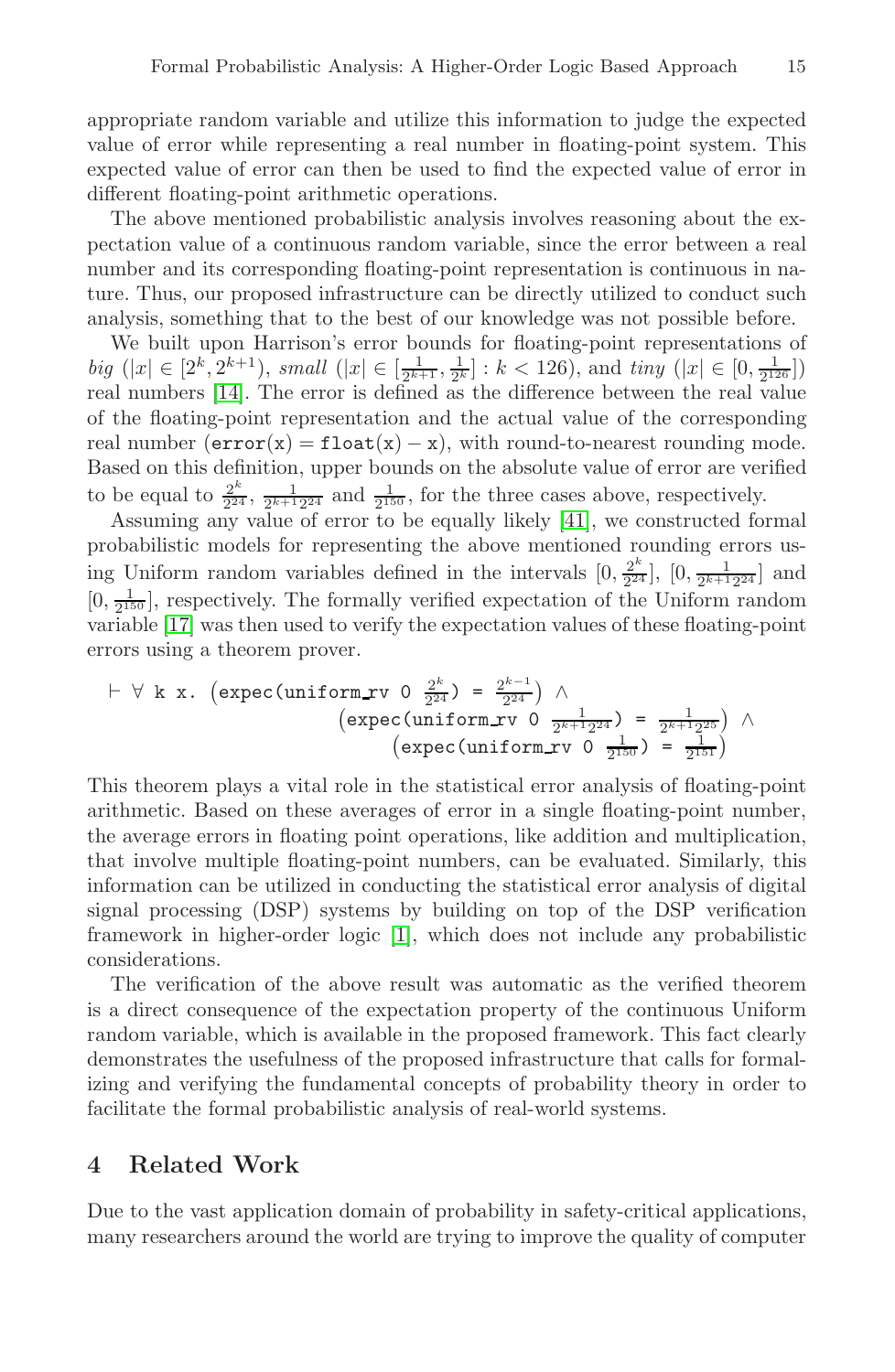based probabilistic analysis. The ultimate goal is to come up with a formal probabilistic analysis framework that includes ro[bu](#page-16-9)[st a](#page-17-12)nd accurate analysis methods, has the ability to perform analysis for large-scale pr[oble](#page-17-13)[ms](#page-17-14) and is easy to use. In t[his](#page-17-15) section, we pr[ovi](#page-17-16)de a brief account of the state-of-the-art in this field.

Probabilistic model checking [3,37] is one of the commonly used formal probabilistic analysis technique. It involves the construction of a precise state-based mathematical model of the given probabilistic system, which is then subjected to exhaustive analysis to formally verify if it satisfies a set of formally represented probabilistic properties. Numerous probabilistic model checking algorithms and methodologies have been proposed in the open literature, e.g., [8,35], and based on these algorithms, a number of tools have been developed, e.g., PRISM [36,28],  $E \text{ }\bigcap C^2$  [24], Rapture [27] and VESTA [38]. Besides the accuracy of the results, the most promising feature of probabilistic model checking is the ability to perform the analysis automatically. On the other hand, it is limited to systems that can only be expressed as probabilistic finite state machines. Another major limitation of the probabilistic model checking approach is state space explosion [4]. The state space of a probabilistic system can be very large, or sometimes even infinite. Thus, at the outset, it is impossible to explore the entire state space with limited resources of time and memory. Similarly, we cannot reason about mathematical expressions in probabilistic model checking. This is a big limitation as far as reasoning about PMF, CDF or expectation or variance of a random behavior is concerned, which are basically functions of the range of a random variable. Thus, the probabilistic model checking approach, even though is capable of providing exact solutions, is quite limited in terms of handling a variety of probabilistic analysis problems. Where[as h](#page-17-17)igher-order-logic theorem [pr](#page-17-18)oving is capa[ble o](#page-16-10)f overcoming all the above mentioned problems but at a significant cost of user interaction.

Besides higher-order-logic theorem proving and model checking, another formal approach that is capable of providing exact solutions to probabilistic properties is proof based languages that have been extended with probabilistic choice. The main idea behind this approach is [to](#page-16-11) use refinement or utilize the expectations (or probabilistic invariants) to reason about probabilistic properties. Many formalisms have been extended with probabilistic choice, e.g., B (pB) [25], Hoare logic (pL) [7], Z [40] and Event-B [13]. Besides their precision, another major benefit of these approaches is their automatic or semi-automatic nature. Out of these formalisms, Probabilistic B (pB) is one of the more commonly used mainly because of its ability to obtain algebraic relationships between the different parameters of the model and of the design requirements. On the other hand, even though some efforts have been reported, e.g. [2], it is not mature enough to model and reason about random components of the system that involve all different kinds of continuous probability distributions. Similarly, all of the above mentioned formalisms cannot be used to reason about generic mathematical expressions for probabilistic or statistical properties, such as PMF, CDF, expectation or variance, due to their limited expressiveness, which is not an issue with the proposed higher-order-logic theorem proving based approach. For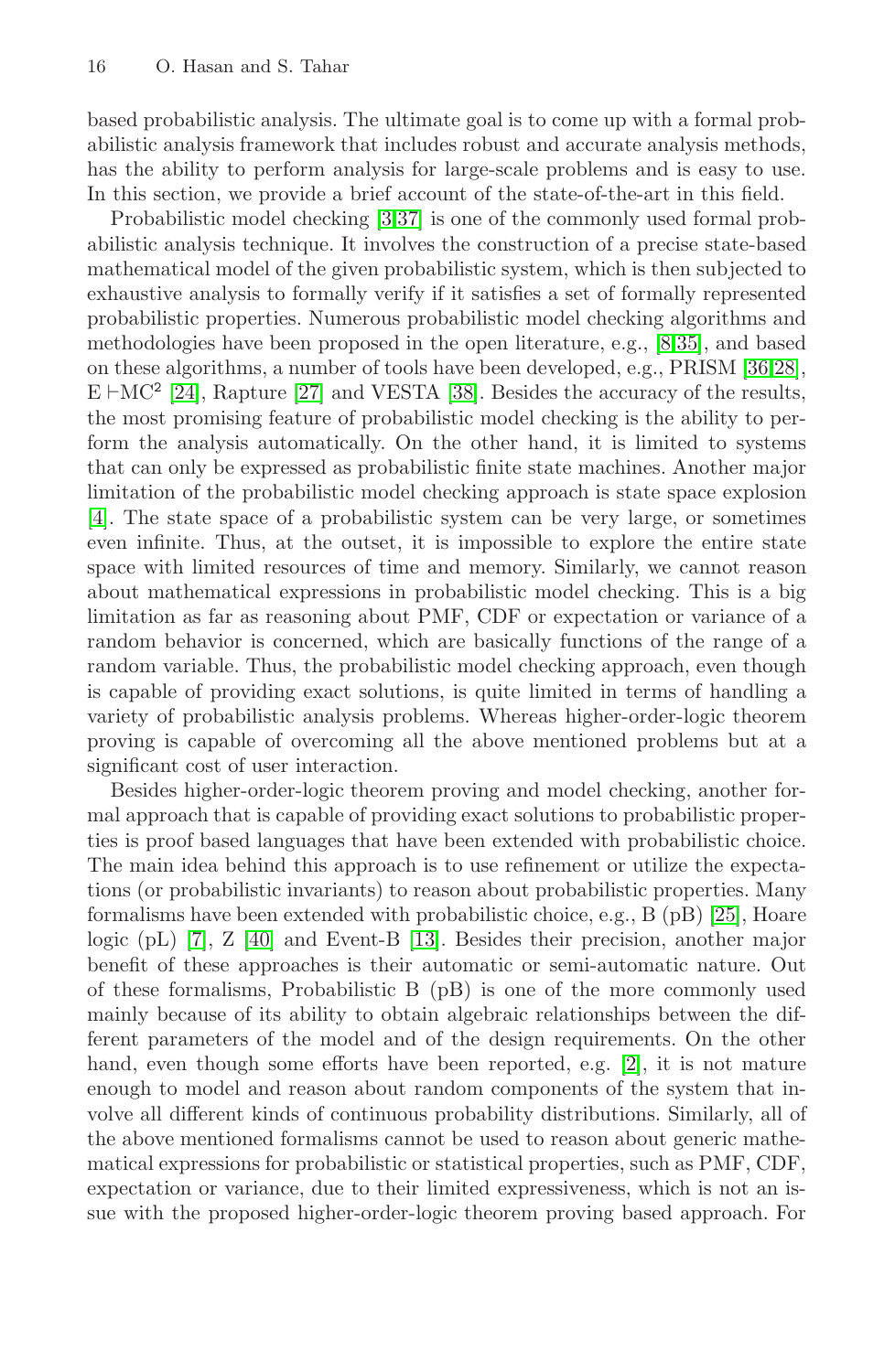<span id="page-15-0"></span>example, the Chaums Dining Cryptographers (DC) problem, a well-known security problem, has been recently analyzed formally using the pB approach and the mean and variance of utterances have been computed for only a finite number of DC nets and specific set of fixed values for coin fairness [32]. By contrast, higher-order-logic theorem proving can be utilized to prove generic mathematical expressions, for the mean and variance characteristics of interest, that are quantified over *n* cryptographers and all values of coin fairness.

## **5 Conclusions**

This paper provides a brief overview of the existing capabilities of higher-orderlogic theorem proving based probabilistic analysis approach. The main idea behind this emerging trend is to use random variables formalized in higher-order logic to model systems, which contain some sort of randomness, and to verify the corresponding probabilistic and statistical properties in a theorem prover. Because of the formal nature of the models, the analysis is 100% accurate and due to the high expressive nature of higher-order logic a wider range of systems can be analyzed. Thus, the theorem proving based probabilistic analysis approach can prove to be very useful for the performance and reliability optimization of safety critical and highly sensitive engineering and scientific applications.

The proposed approach has been illustrated by providing the formal probabilistic analysis of four real-world systems. The analysis results exactly matched the results [obta](#page-16-12)ined by paper-and-pencil proof techniques and are thus 100 % precise. The successful handling of these di[vers](#page-17-2)e problems by the proposed approach clearly demonstrates its feasibility for real-world probabilistic analysis issues. In all these applications, we have been able to formally reason about real valued expressions of probabilistic or statistical properties of systems, something that cannot be achieved by probabilistic model checking or probabilistic language based approaches.

All higher-order-logic formalizations, presented in this paper, have been done using the HOL theorem prover [12]. The main reason being that the foundational measure and probability theories were formalized in HOL first [26] and then the rest of the infrastructure kept building upon that. Though, it is important to note that the presented methodologies and framework are not specific to the HOL theorem prover and can be adapted to any other higher-order-logic theorem prover, such as Isabelle, Coq or PVS, as well.

The theorem proving based probabilistic analysis framework can no way be considered to be mature enough to be able to handle all kind of problems. There are many open research issues that need to resolved in order to achieve this goal. To name a few, first of all the capability to reason about multiple continuous random variables is not available. Secondly, some of the most commonly used random variables, like the Normal random variable, have not been formalized so far. Thirdly, no formalization related to stochastic processes and Markov chains is available, which are widely used concepts in probabilistic analysis.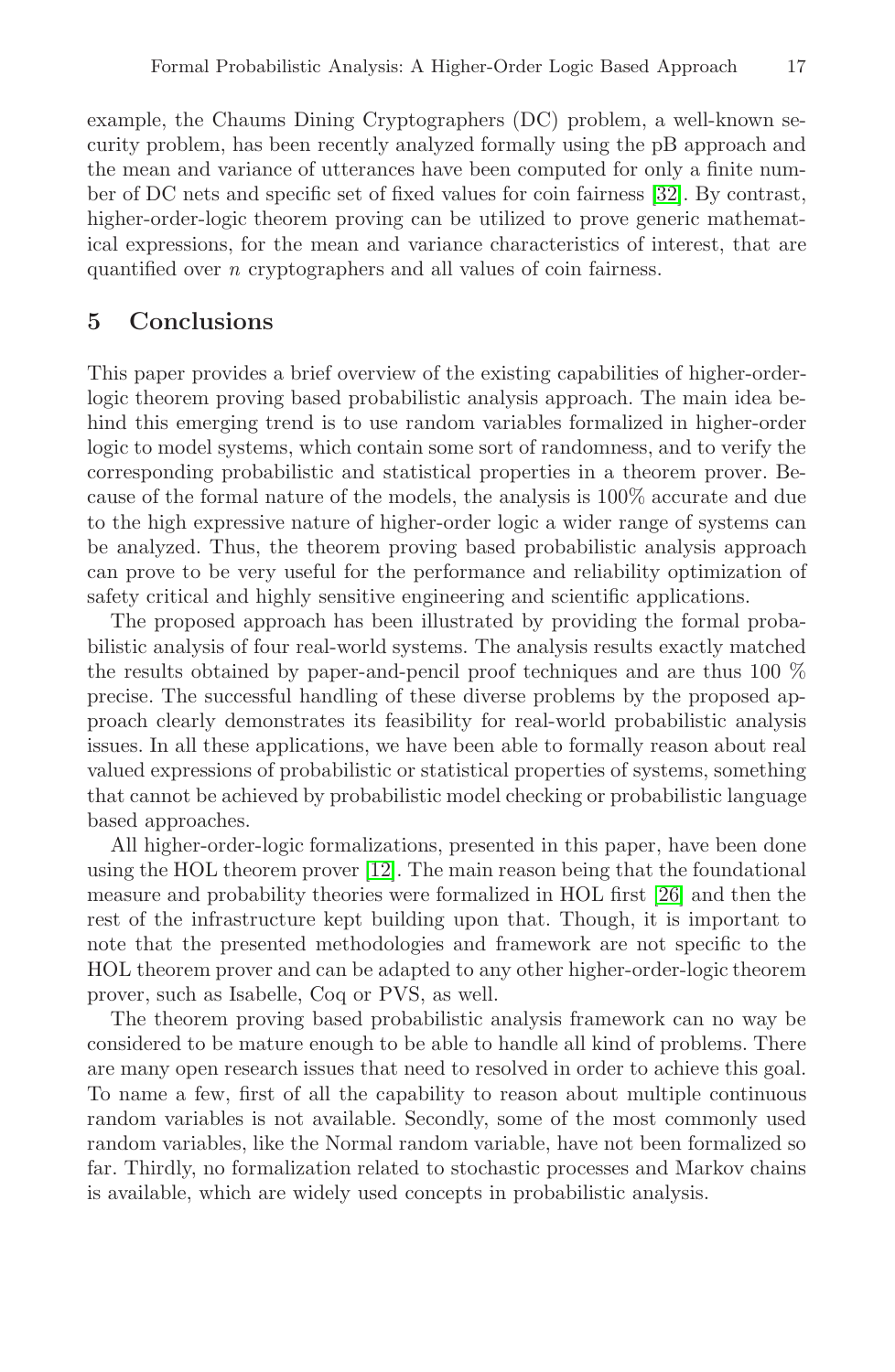## **References**

- 1. Akbarpour, B., Tahar, S.: An Approach for the Formal Verification of DSP Designs using Theorem Proving. IEEE Transactions on CAD of Integrated Circuits and Systems 25(8), 1141–1457 (2006)
- <span id="page-16-11"></span>2. Andrews, Z.: Towards a Stochastic Event B for Designing Dependable Systems. In: Proc. Workshop on Quantitative Formal Methods: Theory and Applications, Eindhoven, The Netherlands (November 2009)
- 3. Baier, C., Haverkort, B., Hermanns, H., Katoen, J.P.: Model Checking Algorithms for Continuous time Markov Chains. IEEE Transactions on Software Engineering 29(4), 524–541 (2003)
- <span id="page-16-8"></span>4. Baier, C., Katoen, J.: Principles of Model Checking. MIT Press, Cambridge (2008)
- 5. Cardell-Oliver, R.: The Formal Verification of Hard Real-time Systems. PhD Thesis, University of Cambridge, UK (1992)
- <span id="page-16-7"></span>6. Coble, A.: Anonymity, Information, and Machine-Assisted Proof. Ph.D Thesis, University of Cambridge, UK (2009)
- 7. Corin, R.J., Den Hartog, J.I.: A Probabilistic Hoare-style Logic for Game-based Cryptographic Proofs. In: Bugliesi, M., Preneel, B., Sassone, V., Wegener, I. (eds.) ICALP 2006. LNCS, vol. 4052, pp. 252–263. Springer, Heidelberg (2006)
- <span id="page-16-9"></span>8. de Alfaro, L.: Formal Verification of Probabilistic Systems. PhD Thesis, Stanford University, Stanford, USA (1997)
- <span id="page-16-5"></span>9. Devroye, L.: Non-Uniform Random Variate Generation. Springer, Heidelberg (1986)
- 10. Galambos, J.: Advanced Probability Theory. Marcel Dekker Inc., New York (1995)
- 11. Gordon, M.J.C.: Mechanizing Programming Logics in Higher-Order Logic. In: Current Trends in Hardware Verification and Automated Theorem Proving, pp. 387– 439. Springer, Heidelberg (1989)
- <span id="page-16-12"></span>12. Gordon, M.J.C., Melham, T.F.: Introduction to HOL: A Theorem Proving Environment for Higher-Order Logic. Cambridge University Press, Cambridge (1993)
- <span id="page-16-10"></span>13. Hallerstede, S., Hoang, T.S.: Qualitative Probabilistic Modelling in Event-B. In: Davies, J., Gibbons, J. (eds.) IFM 2007. LNCS, vol. 4591, pp. 293–312. Springer, Heidelberg (2007)
- 14. Harrison, J.: Floating Point Verification in HOL Light: The Exponential Function. Technical Report 428, Computing Laboratory, University of Cambridge, UK (1997)
- <span id="page-16-6"></span><span id="page-16-0"></span>15. Harrison, J.: Theorem Proving with the Real Numbers. Springer, Heidelberg (1998)
- 16. Harrison, J.: Handbook of Practical Logic and Automated Reasoning. Cambridge University Press, Cambridge (2009)
- <span id="page-16-3"></span>17. Hasan, O., Abbasi, N., Akbarpour, B., Tahar, S., Akbarpour, R.: Formal reasoning about expectation properties for continuous random variables. In: Cavalcanti, A., Dams, D.R. (eds.) FM 2009: Formal Methods. LNCS, vol. 5850, pp. 435–450. Springer, Heidelberg (2009)
- <span id="page-16-1"></span>18. Hasan, O., Tahar, S.: Formalization of the Continuous Probability Distributions. In: Pfenning, F. (ed.) CADE 2007. LNCS (LNAI), vol. 4603, pp. 3–18. Springer, Heidelberg (2007)
- <span id="page-16-2"></span>19. Hasan, O., Tahar, S.: Formalization of the Standard Uniform Random Variable. Theoretical Computer Science 382(1), 71–83 (2007)
- <span id="page-16-4"></span>20. Hasan, O., Tahar, S.: Using Theorem Proving to Verify Expectation and Variance for Discrete Random Variables. Journal of Automated Reasoning 41(3-4), 295–323 (2008)